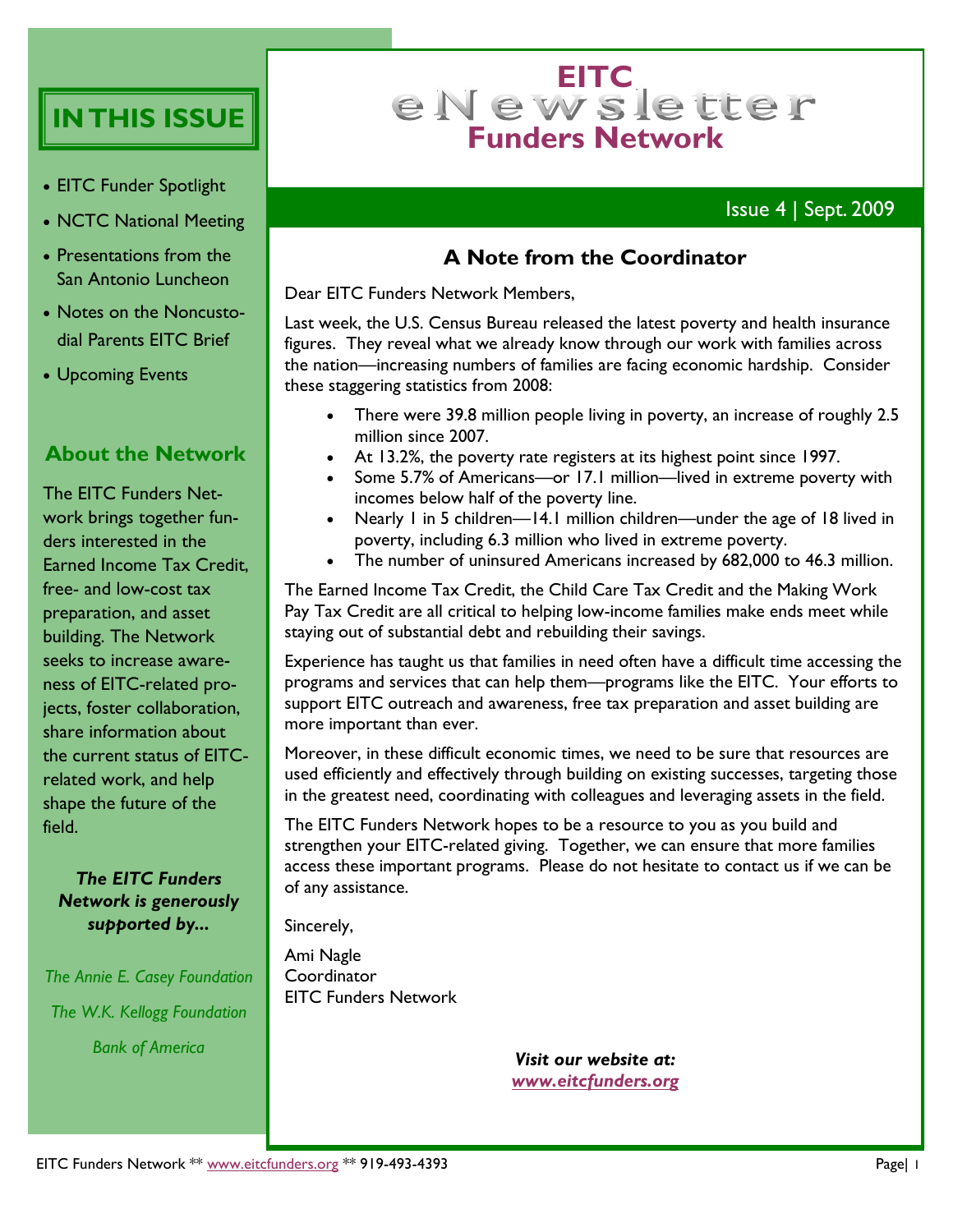# Issue 4 | Sept. 2009

# **Upcoming Events**

#### **Webinars in Fall "09**

- *Improving quality in free tax preparation sites*
- *Promoting the Making Work Pay Tax Credit among the self-employed*

Check the [EITC Funders](http://eitcfunders.org/upcoming.html)  [Network Website](http://eitcfunders.org/upcoming.html) for the most recently updated event schedule

### **Community Foundations Survey**

*In hopes of better understanding the special needs of community foundations engaged in EITC outreach and free-tax preparation efforts, we are looking for community foundation staff to be interviewed. This "lessons learned" project will culminate in a paper and a webinar—please [click here](http://survey.constantcontact.com/survey/a07e2ka4bhbfyn9bi3q/start) to participate!*

EITC **Funders Network** 



# **EITC Funder Spotlight The Bank of America Foundation**

Annika Little, Senior Vice President Corporate Social Responsibility

Email:annika.little@bankofamerica.com

#### *Why does the Bank of America Foundation support EITC-related work? Why do you find this a persuasive strategy? How does it fit into Bank of America Foundation's mission and goals?*

As we've crafted our asset building strategy, we really have four core areas of focus. One is on youth financial literacy and helping youth grow into financially savvy adults. The bulk of our work, then, is focused on supporting working families by helping them increase their income, begin to save, and, finally, investing in building durable assets over the long term. It became clear to us as we looked at the research, and as we talked to other funders in the field, that the EITC was an incredibly important opportunity to harness federal dollars to spur financial stability. Although for some families it meant only a couple thousand dollars, that amount is extremely material to those families. So, not only is it an opportunity to increase income, but, more importantly, we think there's untapped opportunity to use that large return of dollars to begin a conversation about saving and asset building that can lead to behavioral changes. In that way, it is really kind of a door in. Tactically, we see it as a great way to put dollars back in the pockets of hard working families for whatever it is they need to do. But strategically, we have a view that, in working with this really terrific network of community based partners, we have an opportunity to make this less a "one time" transaction and more part of a broader strategic conversation about moving people out of poverty and into stability. Ultimately, I think Bank of America's most basic reason for supporting this work is enlightened self-interest. We believe that the health of our business is intrinsically linked to the economic success of the communities we serve, and when individuals and families are financially empowered to earn, save, build and sustain assets, our communities thrive.

#### *About how much does Bank of America give to support EITC?*

Bank of America is on pace to give about \$200 million total this year to all charitable causes. A significant portion of our giving is decisioned at the community level by our market presidents. We have market presidents covering all our geography and they direct giving to respond to local community needs. In terms of EITC, specifically, we spend about \$1.2 million supporting our national partners, but it is significantly more when factoring in local support.

*What kind of EITC-related work does Bank of America support? What are some of the different strategies? Why these?* 

*(Continued on page 5)*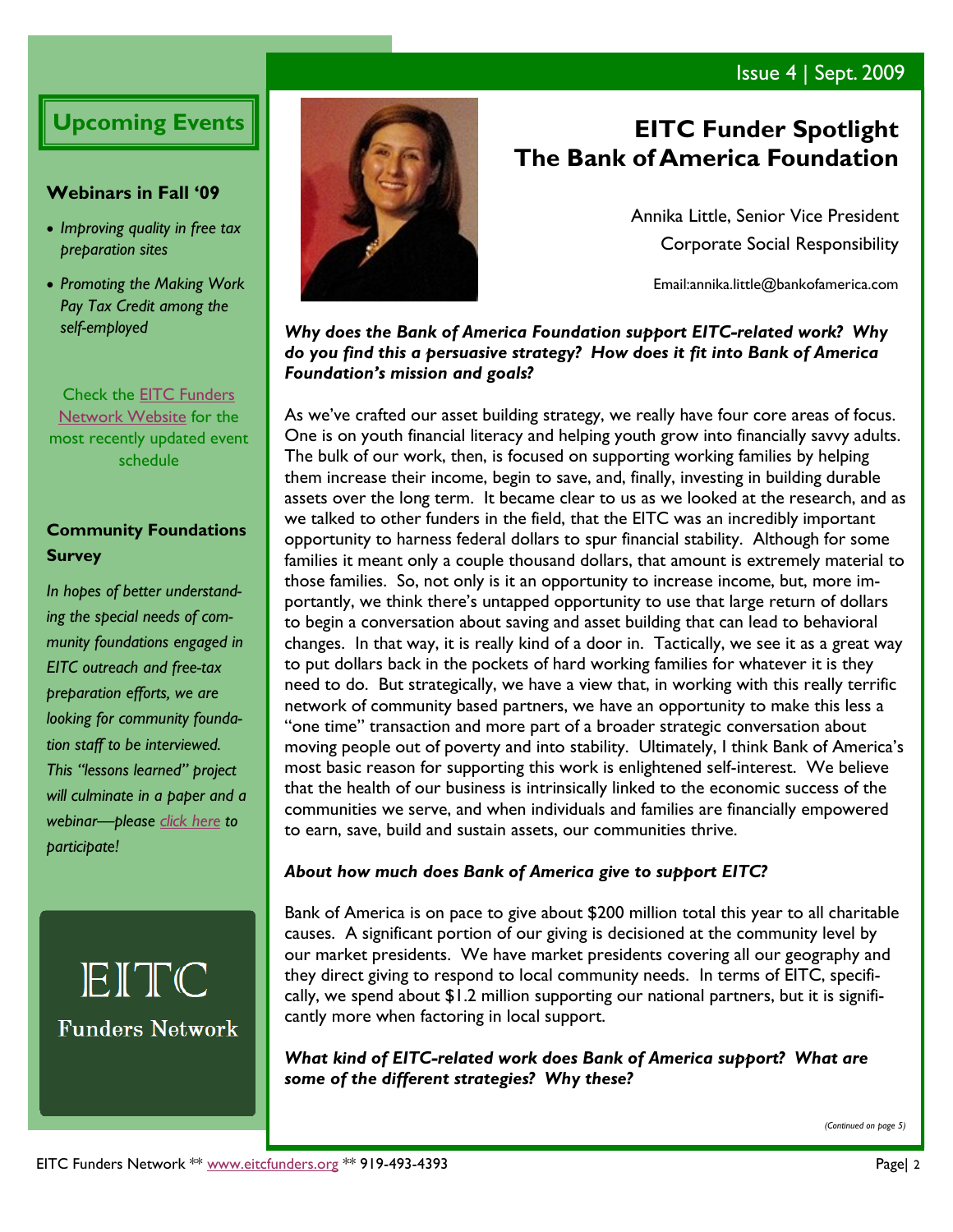### Issue 4 | Sept. 2009

#### **Noncustodial Parents EITC Research:**

Laura Wheaton and Elaine Sorenson of The Urban Institute conducted research on the potential national implementation of an EITC for low-income noncustodial parents, based on similar existing programs in the State of New York and the District of Columbia. If implemented, the program stands to reach as many as 645,000 eligible noncustodial parents with up to \$1.1 billion, increasing the post-tax post-child support income of those eligible by six to twelve percent.

You can find the full report at the [Recent Papers](http://www.eitcfunders.org/library.html#recent) section of the EITC Funders Network website.

#### **NCTC National Meeting**

The National Community Tax Coalition held its annual conference in San Antonio from August 31st to September 1st. They have updated their website with a wealth of content from the meeting—from slideshows to presentation documents to videos of panels and speakers.

With a number of presentations directly related to the EITC, and many others containing useful and applicable concepts across the realm of tax outreach, the NCTC meeting proved an eminently useful resource for everyone in the field.

If you were unable to attend the conference, or if you want a reminder of the content therein, you can peruse it at your leisure by [clicking here.](http://www.tax-coalition.org/aug2009index.cfm)

# *HIGHLIGHTS FROM THE EITC FUNDERS NETWORK MEETING IN SAN ANTONIO*

*On August 30th, the EITC Funders Network met in San Antonio. This meeting provided participants an opportunity to learn about recent developments in EITC—and other tax policies—as well as the rules and regulations that guide advocacy.*

### **Brookings Institution Delivers Research on Importance of EITC**

At the EITC Funders Network Meeting in San Antonio on August 30th, Elizabeth Kneebone of the Brookings Institution presented her research on the role of the EITC in the campaign against poverty, its efficacy in that role, and the potential for the expansion of that efficacy both through outreach and legislation.

Among the presentation's many highlights:

- Federal expenditures for the EITC and CTC now surpass those of traditional anti-poverty tools.
- Filers claimed \$43.7 billion in 2006 through the EITC. The majority of these filers come from the southern U.S.
- Through a "multiplier effect" whereby dollars received through EITC are injected into local economies, low-income neighborhoods may effectively gain as much as \$18.4 billion as a result of the EITC.
- Only 75% of eligible filers claim the EITC.
- [This website](http://www.policymap.com/map) contains data useful in local outreach goal-

**Alliance for Justice Talks "Philanthropy and Policy Change"** *(see pg. 4)*

setting. Click the "Money & Income" tab to find Brookings' EITC returns data.

- The American Recovery and Reinvestment Act (ARRA) has positively impacted low-income workers—but it has left childless workers out of its expansions, representing about 17% of EITC filers.
- The Brookings Institute recommends that the EITC be expanded and overhauled to make it a more viable option for low-income workers.

If you're interested in viewing the entire PowerPoint presentation in .PDF format, you can find it [here.](http://eitcfunders.org/documents/Brookings_09-08-30EITCFundersNetwork.pdf)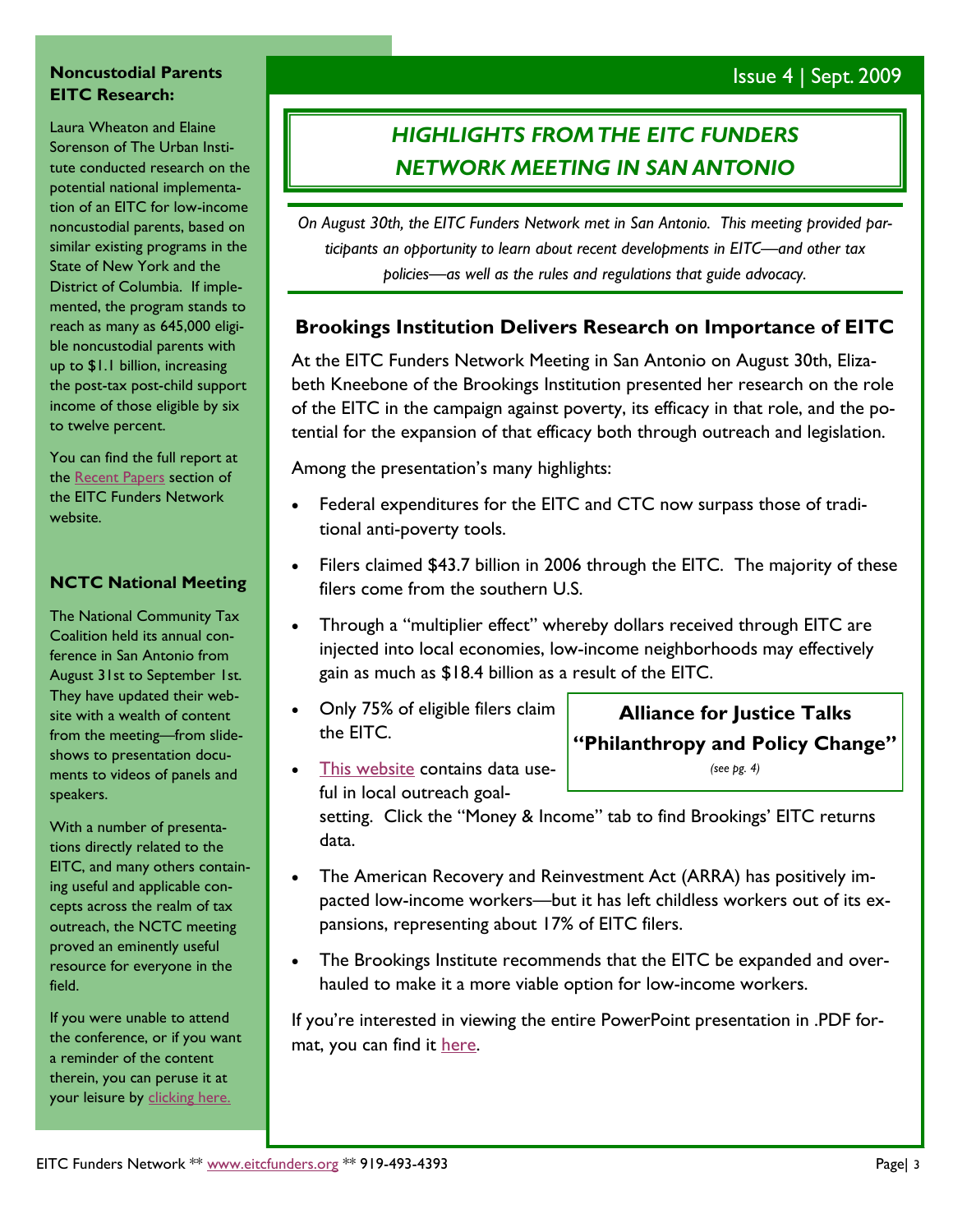### **Presentation Highlights: "Philanthropy and Policy Change"**

On behalf of the Alliance for Justice, Abby Levine presented information on helping tax-exempt organizations understand the legal boundaries of their advocacy and lobbying—the tools available to foundations and their grantees, and the rules that apply to their efforts.

More specifically, Ms. Levine talked about the important differences between public charities, charitable foundations, and private foundations. She described the different guidelines for each, clearly defined some of the discussion's key terms ("lobbying," for example), and identified ways to structure lobbying, grantmaking and other funding such that an organization's actions fully agree with its legal status.

Further highlights of the presentation included:

- A brief explication on the two types of lobbying—"direct" and "grassroots." Direct lobbying, as the name would imply, is direct contact with a legislator pertaining to specific legislation. Grassroots lobbying is an attempt to communicate to the public regarding specific legislation, including a "Call to Action." Importantly, a communication without a Call to Action is not classified as lobbying.
- Due to a tax on lobbying, it is essentially impossible for private foundations. Public charities and community foundations, though, may lobby if it can be proven to constitute an insubstantial part of their work.
- Private foundations can fund organizations that lobby through general support grants and specific project grants for non-lobbying portions of the program.

For the full PowerPoint presentation in .PDF format, please [click here.](http://eitcfunders.org/documents/afj_presentation.pdf)

### **Additional Statistics from the U.S. Census Report on Poverty and Health Insurance**

- Real median income declined from 2007 to 2008 in every geographical region except the Northeast. In the South, it declined by 4.9%; in the Midwest, by 4%; in the West, by 2%.
- The increase in the poverty rate represented the first statistically significant increase since 2004.
- The family poverty rate went up by a .5% from 2007 and 2008, representing roughly an additional 500,000 families in poverty.
- The South had the highest uninsured rate of any region at 18.2%, followed by the West at 17.4%, and the Midwest and Northeast—both at 11.2%.